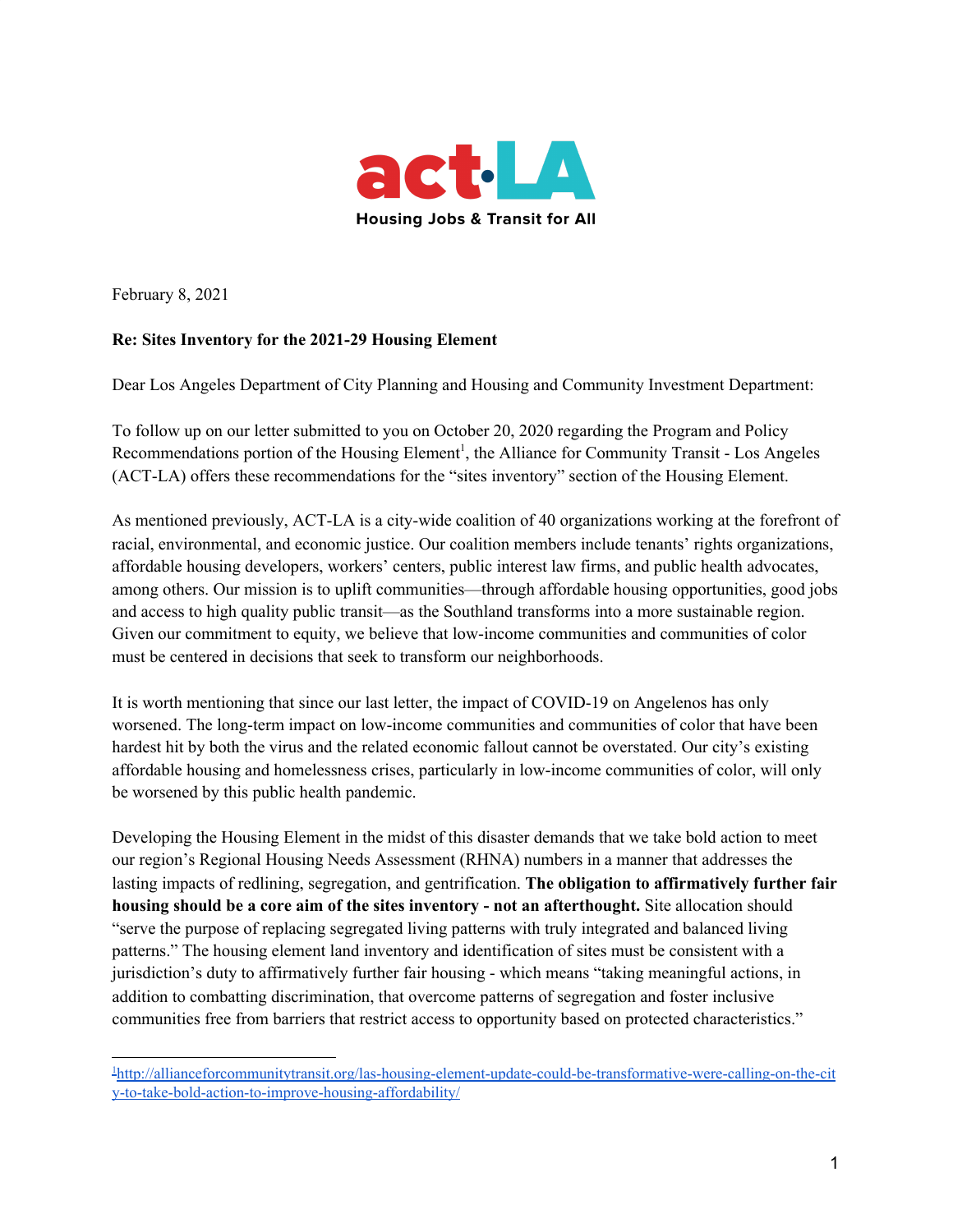The Los Angeles Department of City Planning (DCP) has a stated goal of furthering our fair housing obligations through the Housing Element update. However, the draft methodology discussed in the January site selection task force meeting suggests that the current approach to producing the site inventory will focus on existing capacity, and that only after all existing sites are identified will the result be considered from a perspective of affirmatively furthering fair housing. We believe this approach is backwards.

There are many things the city can do to more meaningfully address its obligation to affirmatively further fair housing through the housing element. The city should ensure that the housing element site inventory does not catalyze displacement of tenants, and that the inventory facilitates prioritization of public land for affordable housing. The city should also adopt complementary policies to ensure that adopting an appropriate site inventory does not have unintended consequences. These policies include a universal replacement requirement and a commitment to implementing any program to rezone in an equitable manner. All of this is necessary if the city's housing element is to truly create better access to housing opportunities and avoid contributing to displacement pressure in historically disinvested communities.

# **a. Adopt a universal replacement requirement to protect rent-stabilized housing and housing occupied by, or affordable to, lower-income households.**

As a prerequisite to adopting the site inventory, the city should adopt a universal replacement requirement for all new projects that destroy existing rent stabilized housing or housing occupied by, or affordable to, lower-income households. The city currently has a patchwork of replacement requirements with significant gaps. A universal requirement will clarify the applicability of replacement obligations and remove incentives for developers to avoid value-capture programs where replacement requirements already exist. This policy is a necessary prerequisite to the sites inventory because, without it, the city will face a dilemma: on the one hand, by listing existing tenant-occupied housing on the inventory, it will protect those units by applying the replacement requirement in housing element law to these sites; on the other hand, listing these sites on the inventory could make them a target for redevelopment - creating a risk of displacement for the tenants and a loss of affordable housing for the city. Ultimately rent-stabilized buildings and affordable housing must not be destroyed during this push for increased housing capacity. As discussed below, a universal replacement requirement will allow the city to develop an inventory of sites that are truly appropriate for development - which should not include sites currently occupied by tenants.

### **b. Ensure that the Housing Element Site Inventory does not catalyze displacement.**

The purpose of the site inventory is to identify sites that are suitable for development. Adding a site to the inventory triggers provisions under that Housing Accountability Act and other state laws that limit the city's ability to deny development projects on the site. It follows that the site inventory should only include sites that the city truly wants developed or redeveloped. The inventory should not include sites currently occupied by tenants, where redevelopment would mean displacement. Including these sites on the inventory puts a target on the backs of tenants and housing that is in dire short supply: naturally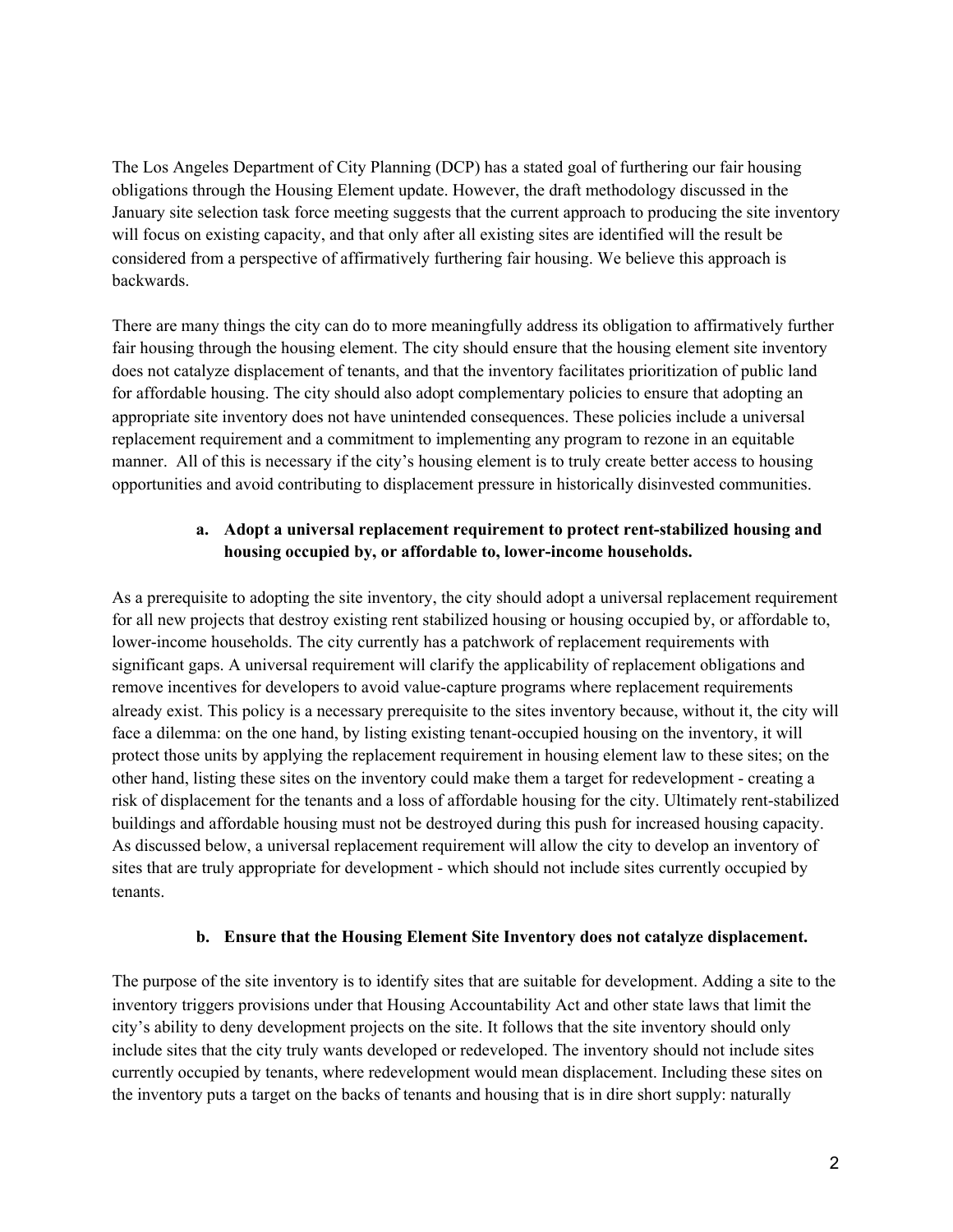occurring affordable housing. This cannot be the path we choose to meet our RHNA goals, especially during such a precarious time for LA's renters. The city should categorically exclude all sites currently occupied by tenants from the site inventory.

# **c. Prioritize public land for affordable housing to help achieve RHNA targets.**

The sites inventory should acknowledge the importance of publicly-owned sites to achieving affordable housing targets. Given RHNA gaps have historically been most significant for affordable housing, the sites inventory should analyze and highlight the capacity for affordable housing on public land. Local and state policy encourages public land to be used first for affordable housing, so identifying development capacity on land owned by the city or other public entities can support the city's long-term planning and compliance with these policies.

# **d. Commit to principles of equity that will guide any program to rezone.**

If the city's site inventory does not include adequate sites to meet the 6th cycle RHNA allocation, the city will be required to adopt a program to rezone to create adequate capacity. Any program to rezone should be guided by principles of equity. It should carefully avoid catalyzing displacement and focus on affirmatively furthering fair housing. From the outset, the city should commit to conducting any program to rezone in a manner that addresses exclusionary zoning, prioritizes production of affordable housing, and does not exacerbate displacement pressures in lower-income communities.

The Los Angeles Department of City Planning (DCP) has a stated goal of furthering our fair housing obligations through the Housing Element update. The site inventory process is a key manner in which to address exclusionary zoning that has long plagued LA, leading to segregation and racial inequities. If the site inventory reveals inadequate capacity to meet LA's RHNA obligation, any program to rezone should include value-capture mechanisms, anti-displacement protections, and focus on high resource, low density census tracts and avoid rezoning in census tracts that are vulnerable to displacement or sites currently occupied by tenants. Anything less will fail to address historic exclusionary zoning and risk displacing low-income communities.

\*\*\*

At its core, the State Housing Element Law should be understood as a tool to dismantle racial segregation and further fair housing. For the city's inventory of sites to effectively advance this goal, the methodology behind creating the inventory must reflect these goals from the outset - not as an afterthought. To do this the sites inventory, and any subsequent program to rezone, should be crafted to steer the bulk of new housing production towards high-income, low-density, historically exclusionary neighborhoods while preventing displacement in communities facing gentrification and avoiding redevelopment of sites occupied by tenants.

Thank you for the opportunity to weigh in on the site inventory. We look forward to reviewing a draft inventory of sites and expect to provide further comments at that time.